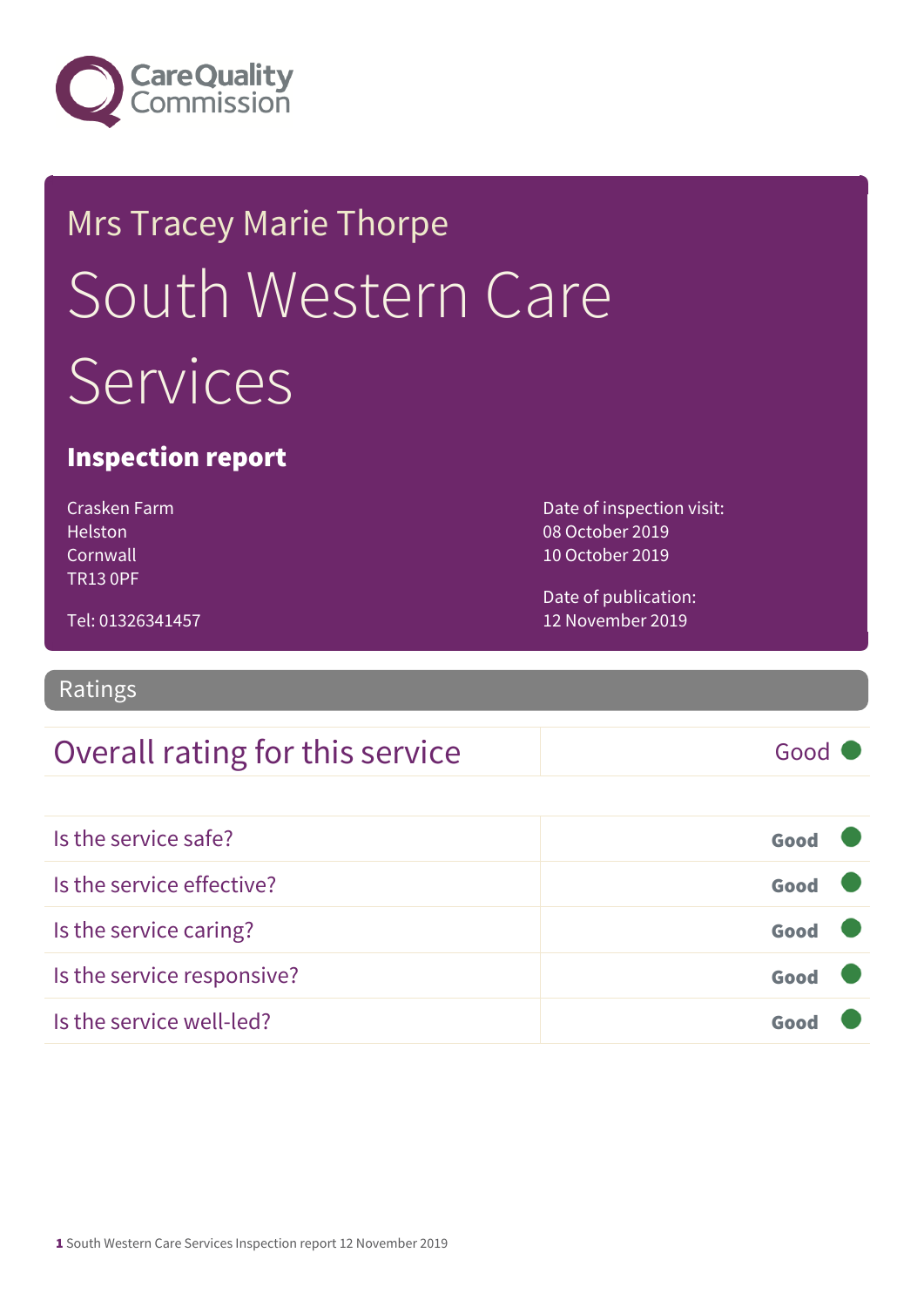### Summary of findings

### Overall summary

#### About the service

South Western Care Services is a care agency which provides short visits to support people living in their own homes. At the time of our inspection the service was supporting approximately 40 older people. Not everyone who used the service received personal care. CQC only inspects where people receive personal care. This is help with tasks related to personal hygiene and eating. Where they do we also consider any wider social care provided.

#### People's experience of using this service and what we found

The service 's recruitment practices were safe and there were enough staff available to provide all planned care visits. Since our last inspection managers had introduced a new weekend rota to enable people's needs to be met by a reduced number of staff. People were informed of these arrangements before they joined the service. We have recommended the service reviews these arrangements with the aim of improving the consistency of people's planned visit times.

Staff used a digital call monitoring system to record their arrival and departure times from each planned care visit. This data was monitored by office staff to ensure all planned visit were provided. No-one reported having recently experienced a missed care visit and staff told us, "There have not been any missed visits that I know of."

Call monitoring records showed most people received their visits on time and people told us the service's performance in this area had improved. Comments from people and staff in relation to visit times included, "They are always on time", "The timing has got better" and "The rotas are fine, I don't have to rush." We found the service's rotas were well organised and included appropriate amounts of travel time between care visit.

Staff had received safeguarding training and understood how to protect people from all forms of abuse or discrimination. Risks were assessed and the service had made timely, appropriate referral to professionals for additional support where issues of possible self-neglect had been identified.

Staff had the skills necessary to meet people's needs and there were appropriate procedures in place for the induction of new members of staff. Staff told us there were well supported and records showed they received regular supervision, spot checks and annual performance appraisals. In addition, team meetings were held regularly and included on staff rotas.

Staff supported people to maintain their independence and respected people's decisions and choices. Manager and staff understood the requirements of the Mental Capacity Act and worked with relatives to ensure any decisions made on behalf of people who lacked capacity were made in their best interest.

People described their support staff as jovial, caring and friendly; and professionals told us staff went, "the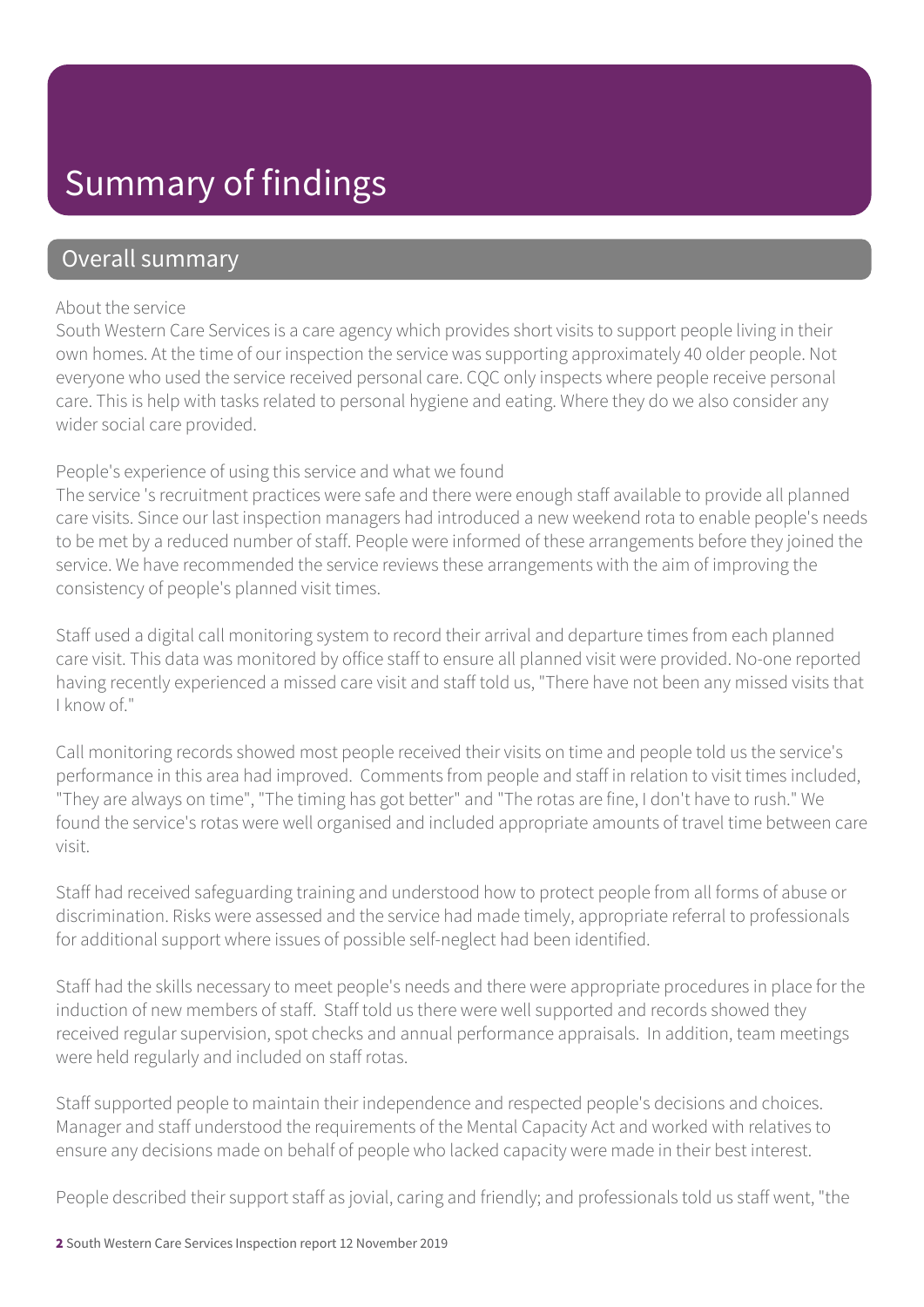extra mile" to ensure people needs were met. Comments from people and in relation to the staff team included, "They show lots of patience", "They are all very friendly" and "They chat with me and the staff listen to me."

People's care plans were accurate and informative. They provided staff with enough guidance to meet people's needs. This included information about the person's background and life history and details of the tasks people were normally able to do for themselves. This helped staff to get to know people and recognise any changes in their individual needs.

The service had appropriate quality assurance systems in place and records showed all complaints received had been investigated and resolved. Feedback questionnaires were completed regularly and people's comments on the service's current performance were positive.

A registered manager had been appointed since our last inspection and the provider was no longer leading the service. Staff told us the service's leadership team were effective and professionals were also complimentary of the service's management.

#### Rating at the last inspection

The last rating for this service was Requires improvement. (Report published 21 March 2019) and there was a breach of the regulations in relation to staff recruitment checks. That responsive inspection was carried out to follow up on actions we told the provider to take following previous comprehensive inspection report published on 19 October 2018. Improvements identified in March 2019 inspection report have been sustained and the service has now been rated good in all areas.

#### Why we inspected

This was a planned inspection based on the previous rating.

#### Follow up

We will continue to monitor information we receive about the service until we return to visit as per our reinspection programme. If we receive any concerning information we may inspect sooner.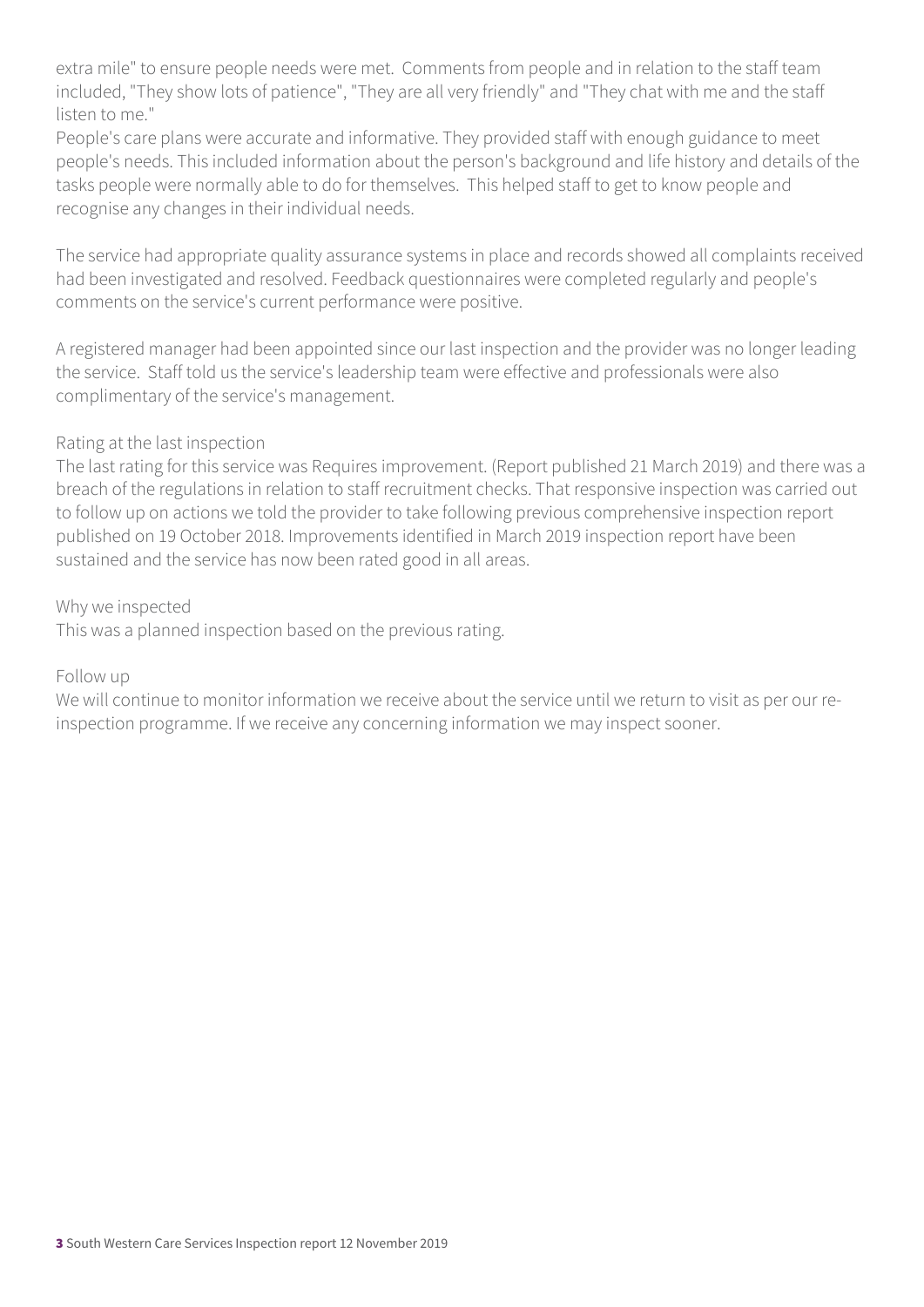### The five questions we ask about services and what we found

We always ask the following five questions of services.

| Is the service safe?                          | Good |
|-----------------------------------------------|------|
| The service was safe.                         |      |
| Details are in our safe findings below.       |      |
| Is the service effective?                     | Good |
| The service was effective.                    |      |
| Details are in our effective findings below   |      |
| Is the service caring?                        | Good |
| The service was caring.                       |      |
| Details are in our caring findings below.     |      |
| Is the service responsive?                    | Good |
| The service was responsive.                   |      |
| Details are in our responsive findings below. |      |
| Is the service well-led?                      | Good |
| The service was well-led.                     |      |
| Details are in our well-Led findings below.   |      |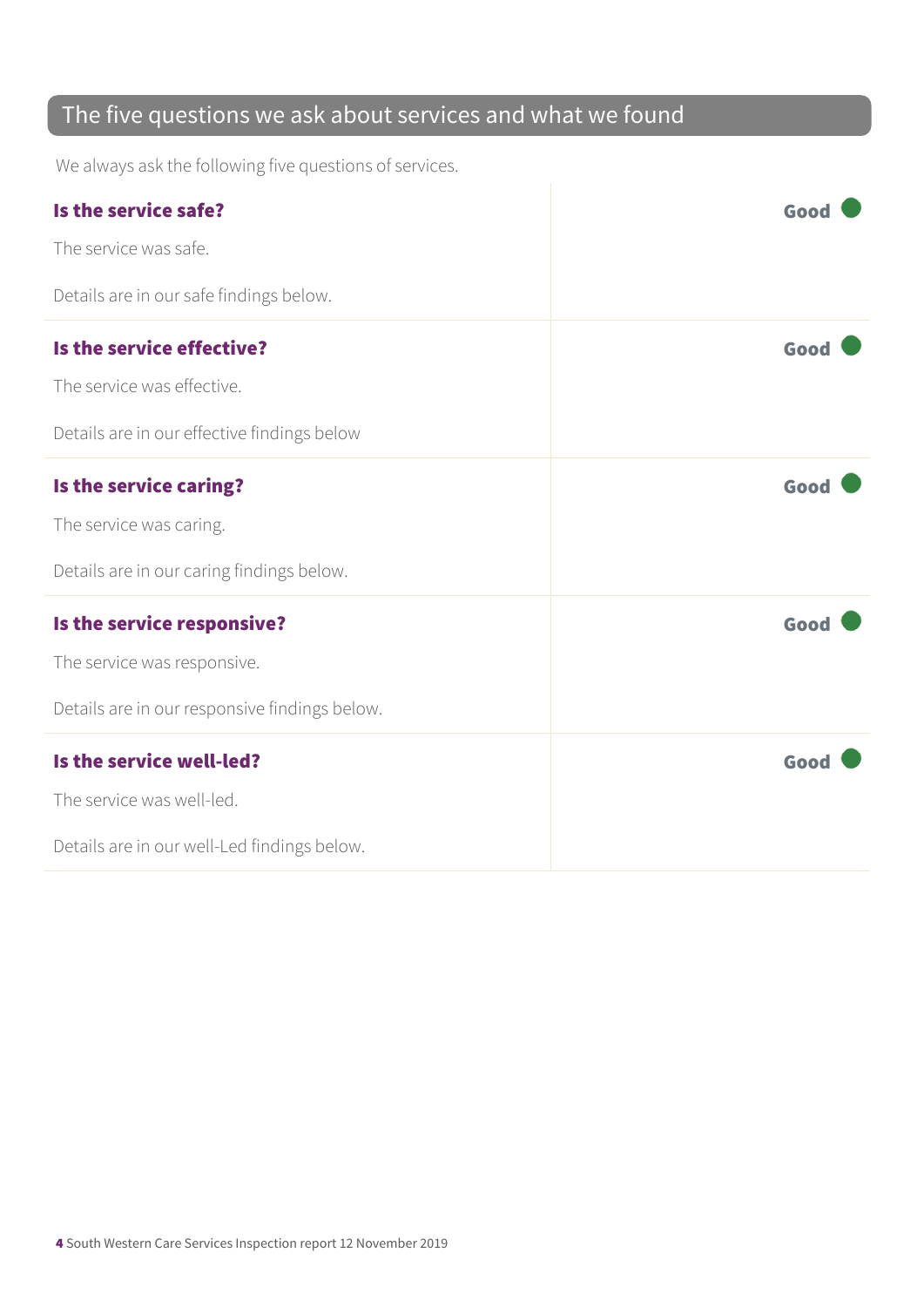

# South Western Care Services

Detailed findings

## Background to this inspection

#### The inspection

We carried out this inspection under Section 60 of the Health and Social Care Act 2008 (the Act) as part of our regulatory functions. We checked whether the provider was meeting the legal requirements and regulations associated with the Act. We looked at the overall quality of the service and provided a rating for the service under the Care Act 2014.

#### Inspection team

The inspection was completed by one inspector and one expert by experience with experience of supporting older people.

#### Service and service type

South Western Care Services is a domiciliary care agency. It provides personal care to people living in their own houses and flats in and around Helston in the South West of Cornwall.

The service is provided by an individual and as such is not required to have a registered manager. However, since our last inspection a registered manger had been appointed as the provider was no longer managing the day to day operations of the service. Registered managers like providers are legally responsible for how the service is run and for the quality and safety of the care provided.

#### Notice of inspection

This inspection was announced in accordance with our current methodology for the inspection of home care services.

#### What we did before inspection

We reviewed information we had received about the service since the last inspection. This included notification about significant event that had occurred. We used this information and the findings of our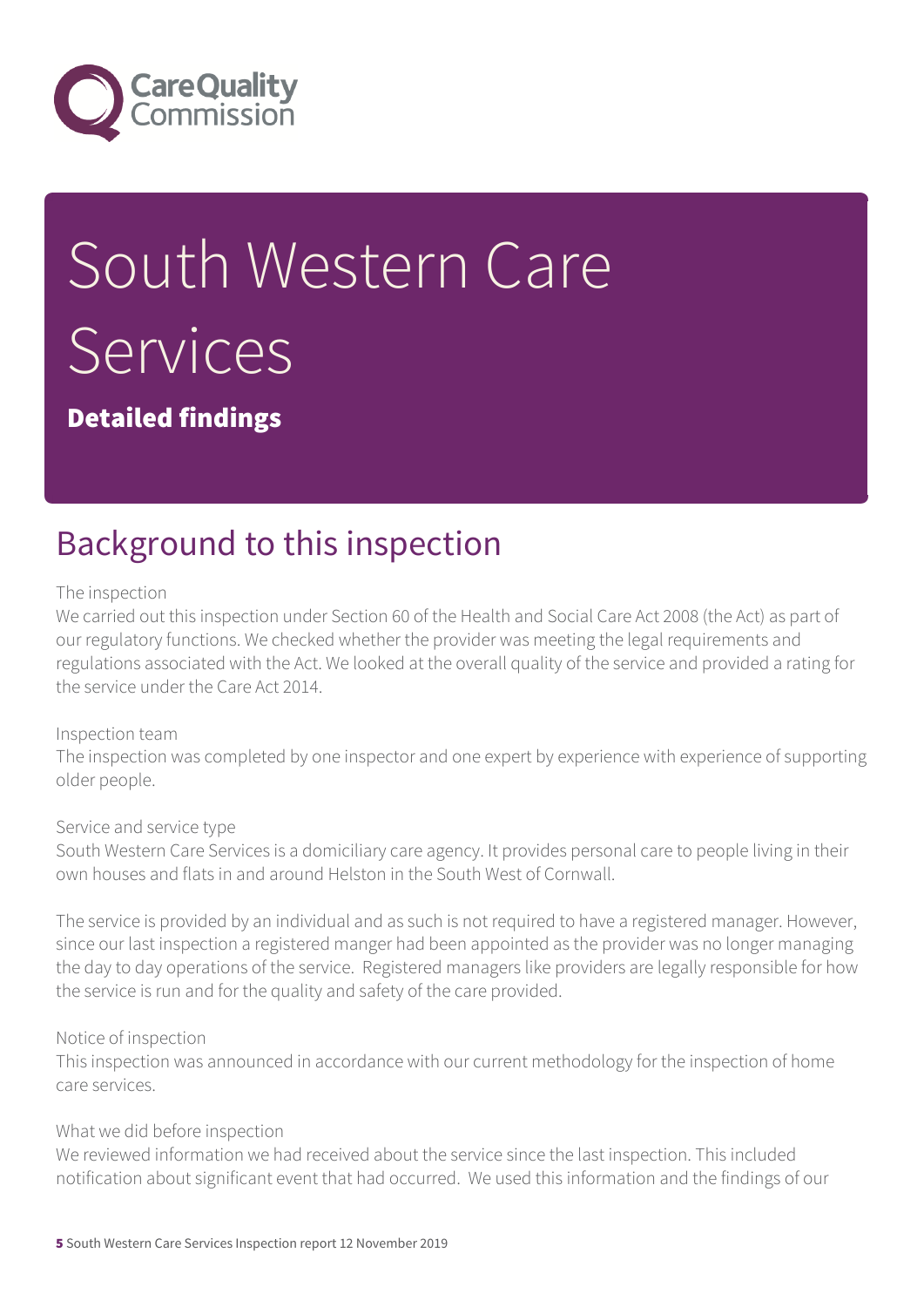previous inspection visits to plan this inspection. The provider was not asked to complete a provider information return prior to this inspection. This is information we require providers to send us to give some key information about the service, what the service does well and improvements they plan to make. We took this into account when we inspected the service and made the judgements in this report.

#### During the inspection

We visited one person and their relatives at home and spoke with a further five people and six relatives via telephone. We also met and spoke with three members of care staff and the registered manager.

We reviewed a range of records. This included four people's care records. We also looked at six staff files in relation to recruitment and supervision. A variety of records relating to the management of the service were reviewed, including policies, procedures, medicines administration records, staff rotas and the service's training matrix.

#### After the inspection

Following the inspection, we spoke with an additional four members of staff by telephone and sought feedback on the service's performance from two health and social care professionals. We also reviewed a range of documents that we had requested from the service during the inspection.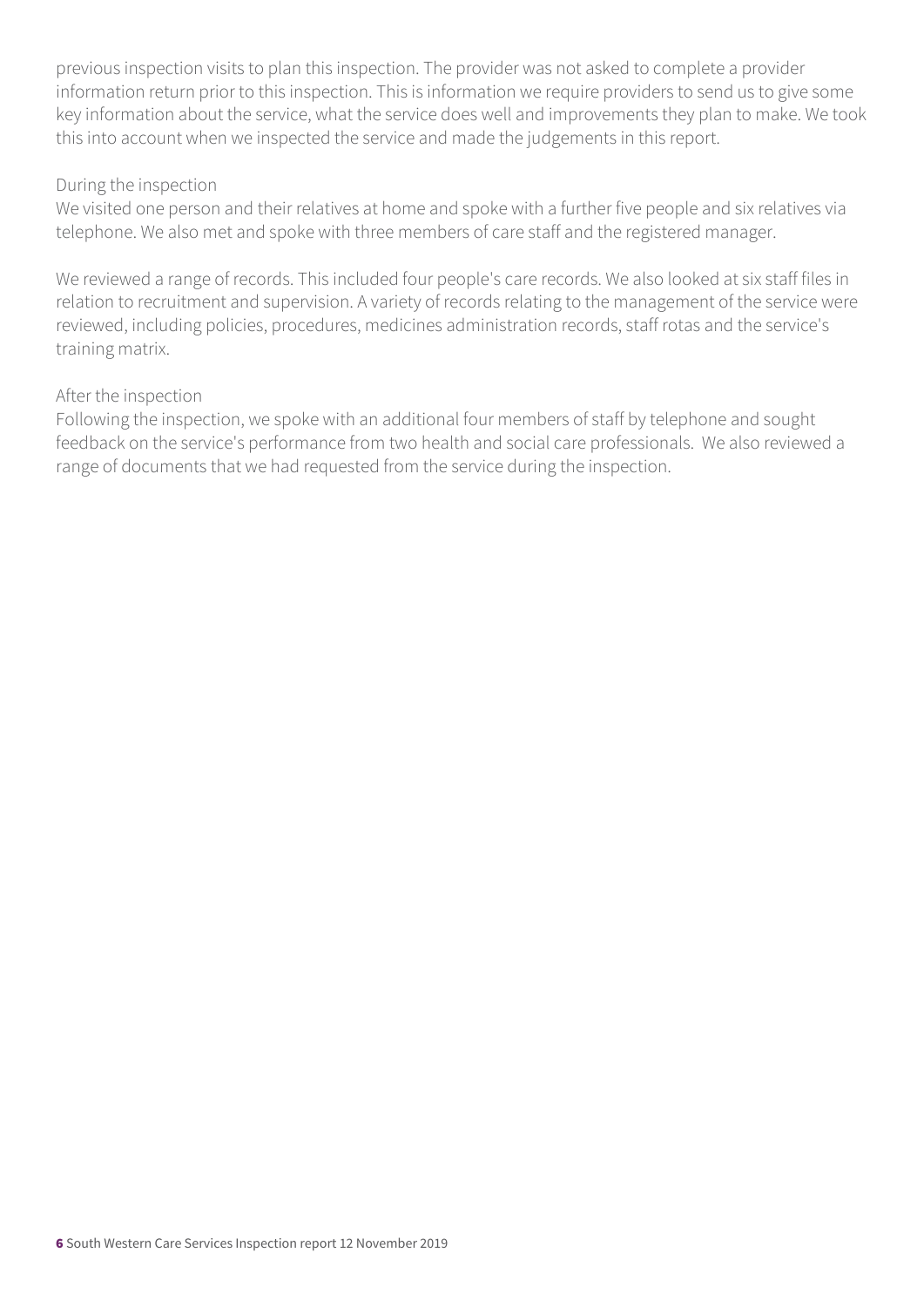### Is the service safe?

# Our findings

Safe – this means we looked for evidence that people were protected from abuse and avoidable harm.

At the last inspection this key question was rated as requires improvement. The service had failed to complete necessary checks to ensure staff were suitable for employment in the care sector. This was a breach of 19 (Fit and proper persons employed) of the Health and Social Care Act 2008 (Regulated Activities) Regulations 2014. At this inspection we found this issue had been addressed and this key question has improved to good. This meant people were safe and protected from avoidable harm.

Systems and processes to safeguard people from the risk of abuse

- Staff understood their roles and responsibilities in relation to ensuring people's safety. They were confident any safety concerns they reported to managers would be addressed. Staff knew how to report safeguarding issues to the local authority and records showed the service had made a number of appropriate referrals to ensure people's safety.
- People told us they felt safe and that staff supported them to move around their homes safely. People's comments included, "I feel safe" and "I tend to fall a lot so I feel safe when [the staff] are here."
- No one reported having recently experienced a missed care visit and records showed visits had been provided by the correct numbers of staff. People with more complex needs told us "There are always two staff" and staff said, "I have never missed a visit", "No missed visits on my rota" and "There have not been any missed visits that I know of."
- When changes were made to rotas staff were texted messages with details of these changes and the services digital visit planning system was automatically updated. Where a change had been made this was clearly highlighted to staff. This minimised the risk of staff becoming confused and missing planned care visits when last minute changes to rotas were necessary. These changes were only necessary in response to staff sickness and other unplanned changes to staff availability. Staff told us, "Any changes to the rota go on [the mobile app] and they send you through a text as well" and "The rotas only really change when someone has gone sick."
- Staff wore uniforms and identification badges to enable people to confirm the identity of carers when they visited for the first time.

#### Staffing and recruitment

● The service's recruitment practices were now safe. Necessary disclosure and barring service checks had been completed and references reviewed to ensure staff were suitable for employment in the care sector. ● At the time of our inspection the service had sufficient numbers of staff available to provide all planned

- care visits. Staff told us "There are enough staff" and "There are enough staff to cover the rota." Managers had introduced new procedures to address issues with identified high level of unexpected absence by specific members of staff. These actions had led to improvements in the consistency of staff attendance and availability at weekends and during more unsociable hours.
- As a result of limited staff availability at weekends a specific rota had been developed. This rota aimed to ensure people's needs could be safely met by a reduced number of staff and was made clear to people when they joined the service. However, this meant some people's visit times at the weekend were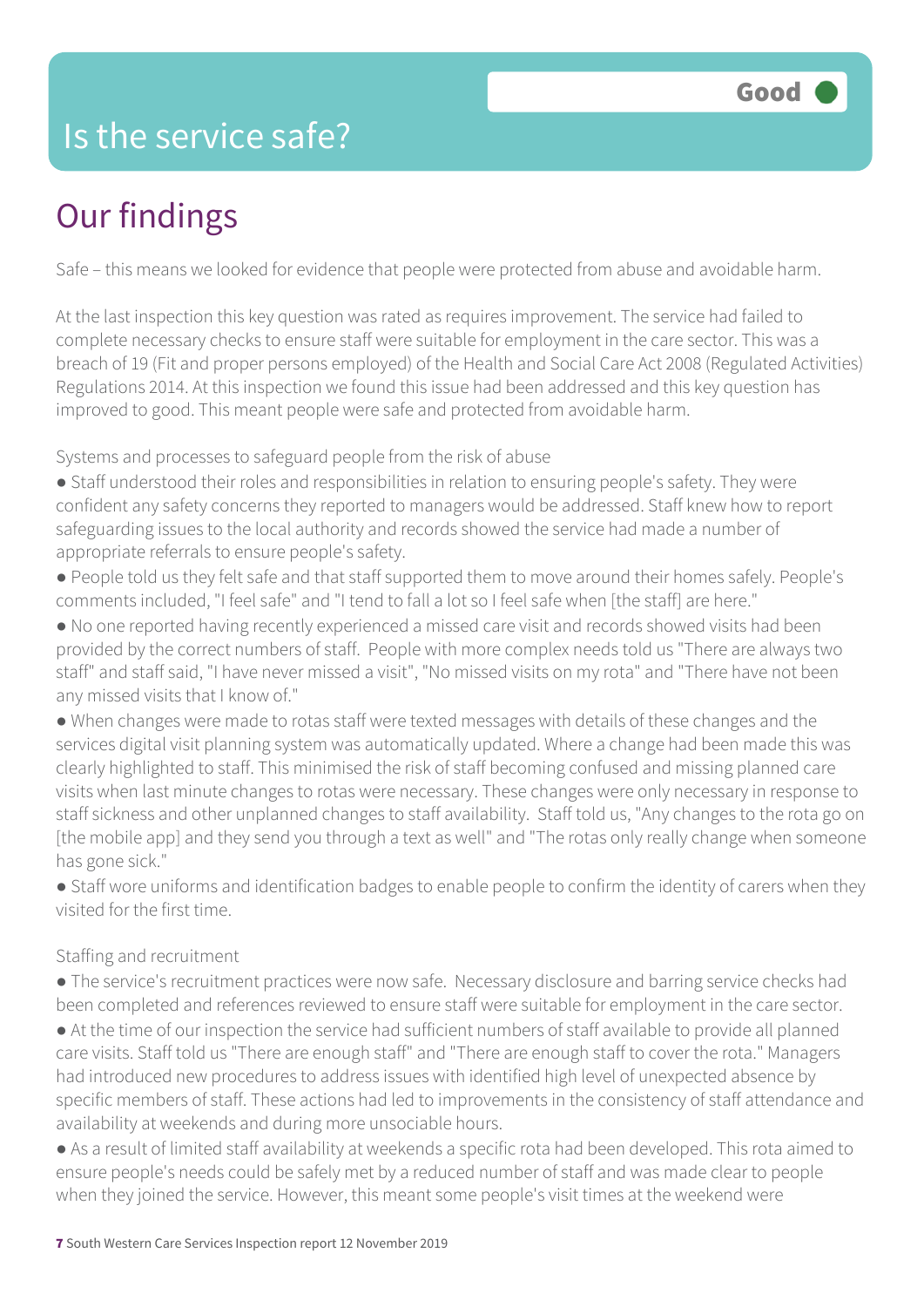significantly different. Most people were happy with these arrangements, but we did receive some reports that visits were being provided later than planned.

● Feedback in relation to the consistency of visit times was mixed but people recognised that there had been improvements in this area. Comments received from people and their relative's included, "There are timing issues, they are usually late in the morning", "They are very good on time", "They are always on time" and "The timing has got better."

We recommend the service regularly reviews the current weekend rota arrangements and takes any action possible to improve the consistency of planned visit times.

● Call monitoring records showed that most people received their visits on time and for the correct duration. Staff told us, "The rotas are fine, I don't have to rush" and "We normally have more than enough time."

● The services' rotas now included travel time between each care visit that was calculated automatically based on online route planning software. Staff said they did not need to rush and had enough time to travel between people's homes. Their comments included, "Travel time is a lot better, there is a lot longer between people so you don't need to rush", and "We normally have more than enough time."

#### Assessing risk, safety monitoring and management

- Risks were identified and assessed. People's care plans included information for staff on how to protect people and themselves from identified risks while accessing properties or providing support.
- Where equipment was needed to help people to move safely there were procedures in place to ensure this equipment was safe to use.

Learning lessons when things go wrong

● All incidents and accidents that occurred were documented and reported to the services' managers. These reports were reviewed to identify any areas of learning, patterns or changes that could be made to prevent similar incidents reoccurring.

#### Using medicines safely

- Most people who used the service managed their own medicines or were supported by their relatives to manage their medicines. Where the service provided support with medicines this was detailed in the person's care plan.
- People told us staff supported them safely with their medicines and daily care records included details of the support staff had provided with medicines.
- The service was in the process of reviewing and updating its medication support polices at the time of our inspection to ensure they accurately reflected current best practice.

#### Preventing and controlling infection

- Staff had received appropriate training in infection control and personal protective equipment was readily available from the services offices.
- Staff used gloves and aprons appropriately during the care visit we observed, and relatives told us, "They always wear a uniform and plastic gloves."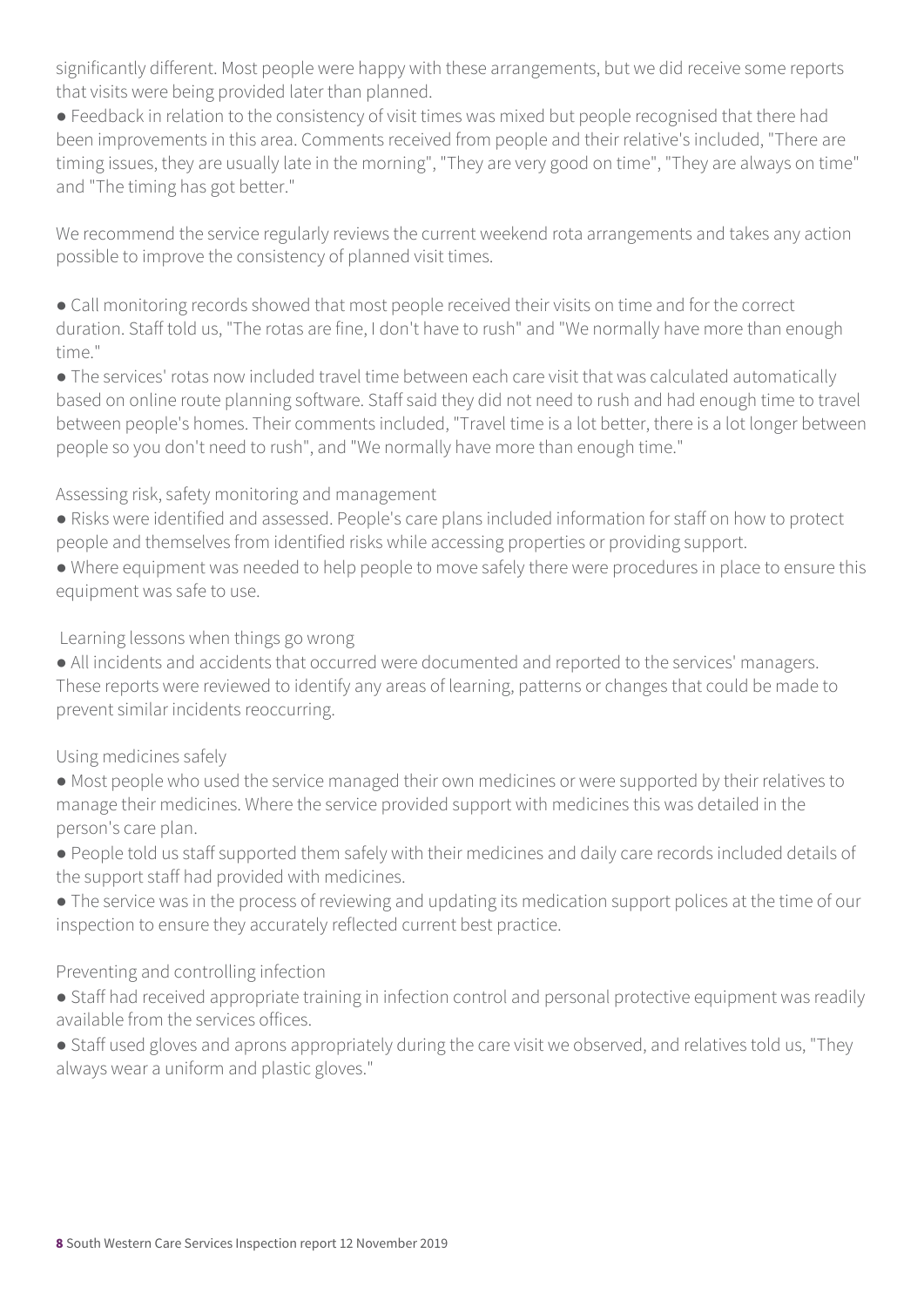### Is the service effective?

# Our findings

Effective – this means we looked for evidence that people's care, treatment and support achieved good outcomes and promoted a good quality of life, based on best available evidence.

At the last inspection this key question was rated as requires improvement. At this inspection this key question has improved to good. This meant people's outcomes were consistently good, and people's feedback confirmed this.

Staff support: induction, training, skills and experience

- People and their relatives said staff had the skills required to meet people's support needs. There were systems in place to ensure staff training was regularly updated. Relatives told us, "The staff certainly know what to do" and staff said, "I think I am all up to date with training."
- All new staff completed a number of shadow shifts, based on their previous care experience, before they were permitted to provide support independently. One recently appointed staff member told us, "I was shadowing for two weeks." Where staff were new to the care sector they were supported to complete training in line with the requirements of the care certificate.
- Staff told us they were well supported, and records showed they had received regular supervision and spot checks from managers. Annual performance appraisals had also been completed and these meetings provided an opportunity for training and development goals to be identified. Staff told us, "We get supervision and spot check quite regularly. I have just had an appraisal."

Assessing people's needs and choices; delivering care in line with standards, guidance and the law

- People's needs were assessed by managers before they began using the service to ensure their individual needs and expectations could be met.
- Care plans were then developed by combining information gathered during the assessments process, with details from the person's relatives, other care providers, and staff feedback following initial care visits.

Supporting people to eat and drink enough to maintain a balanced diet

- Staff supported and encouraged people to eat and drink regularly. They ensured people were able to access snacks and drinks between care visits.
- ●Where issues had been identified in relation to people's ability to access nutrition and hydration, prompt and appropriate action was taken to resolve these situations.

Supporting people to live healthier lives, access healthcare services and support

●People were supported and encouraged to access healthcare services when required. People told us, "They recently got in touch with a doctor for me" and staff provided examples of how they had engaged with relatives to ensure appropriate referrals to professionals were made.

Ensuring consent to care and treatment in line with law and guidance

The Mental Capacity Act 2005 (MCA) provides a legal framework for making particular decisions on behalf of people who may lack the mental capacity to do so for themselves. The Act requires that, as far as possible,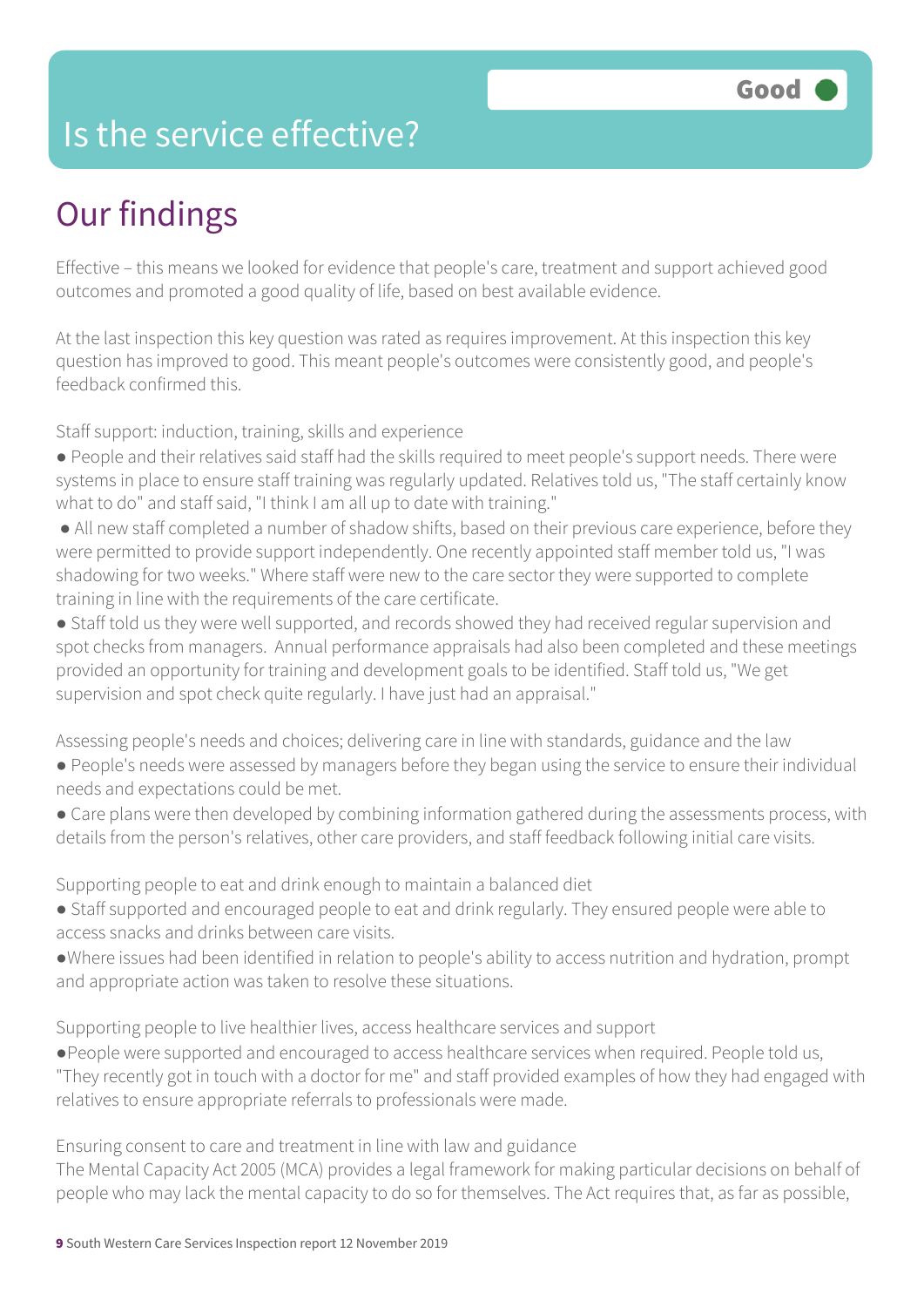people make their own decisions and are helped to do so when needed. When they lack mental capacity to take particular decisions, any made on their behalf must be in their best interests and as least restrictive as possible.

We checked whether the service was working within the principles of the MCA.

- The managers and staff had a good understanding of this legislation. Staff respected people's decisions and supported people to make choices in relation to how their support was provided. Staff told us, "You offer people as many choices as possible."
- Where people lacked capacity to make specific decisions the service worked with people's relative to ensure all decisions were made in the person's best interest.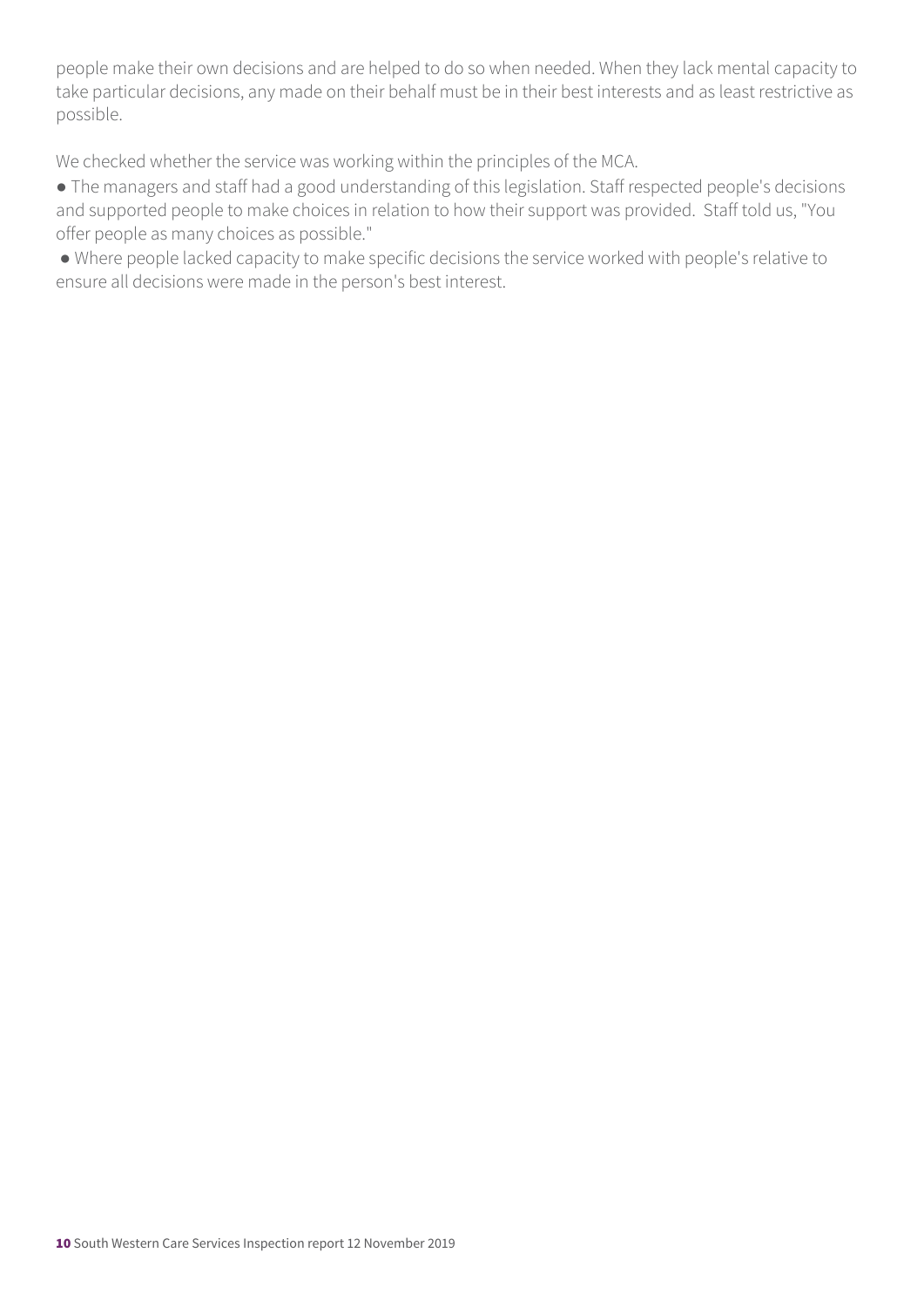### Is the service caring?

### Our findings

Caring – this means we looked for evidence that the service involved people and treated them with compassion, kindness, dignity and respect.

At the last inspection this key question was rated as Good. At this inspection this key question has remained good. This meant people were supported and treated with dignity and respect; and involved as partners in their care.

Ensuring people are well treated and supported; respecting equality and diversity

- People told us they got on well with the staff team who they described as friendly and caring. People's comments included, "They are very jolly" and "They chat with me and the staff listen to me."
- Relatives were also complimentary of the staff team and described occasions where staff had chosen to sit and chat with people during care visits. Their comments included, "They show lots of patience", "They are all very friendly" and "They are so caring and they talk to [my relative]." Professionals told us staff, "went the extra mile" to ensure people's needs were met.
- People normally received support from a consistent staff team who they knew well and who visited regularly. Staff told us, "My rota stays the same", "I see the same people every day" and "I tend to do a set rota, so I know people well." Relatives confirmed this and told us, "We have good consistency at the moment." People said, "I see the same people and they are all very nice."
- Staff had a good understanding of equality issues and ensured people were protected from all forms of discrimination.

Supporting people to express their views and be involved in making decisions about their care

- People were able to decline planned care interventions and make decisions about how their support was provided each day. One person said, "They ask me what I want them to do" and relatives described how staff had responded appropriately to people's individual choices.
- Staff had a good understanding of what was important and ensured where ever possible people's routines and preferences were respected.
- Where people had expressed preferences in relation to the gender of their support staff, these preferences were respected.

Respecting and promoting people's privacy, dignity and independence

- Staff respected people's dignity and ensured their privacy was protected at all times. People told us doors and curtains were always closed before personal care was provided.
- The service supported people to maintain their independence. Care records included information about tasks people were able to do for themselves and records showed staff only provided support with these tasks when needed.
- Care records were stored appropriately in the service's offices.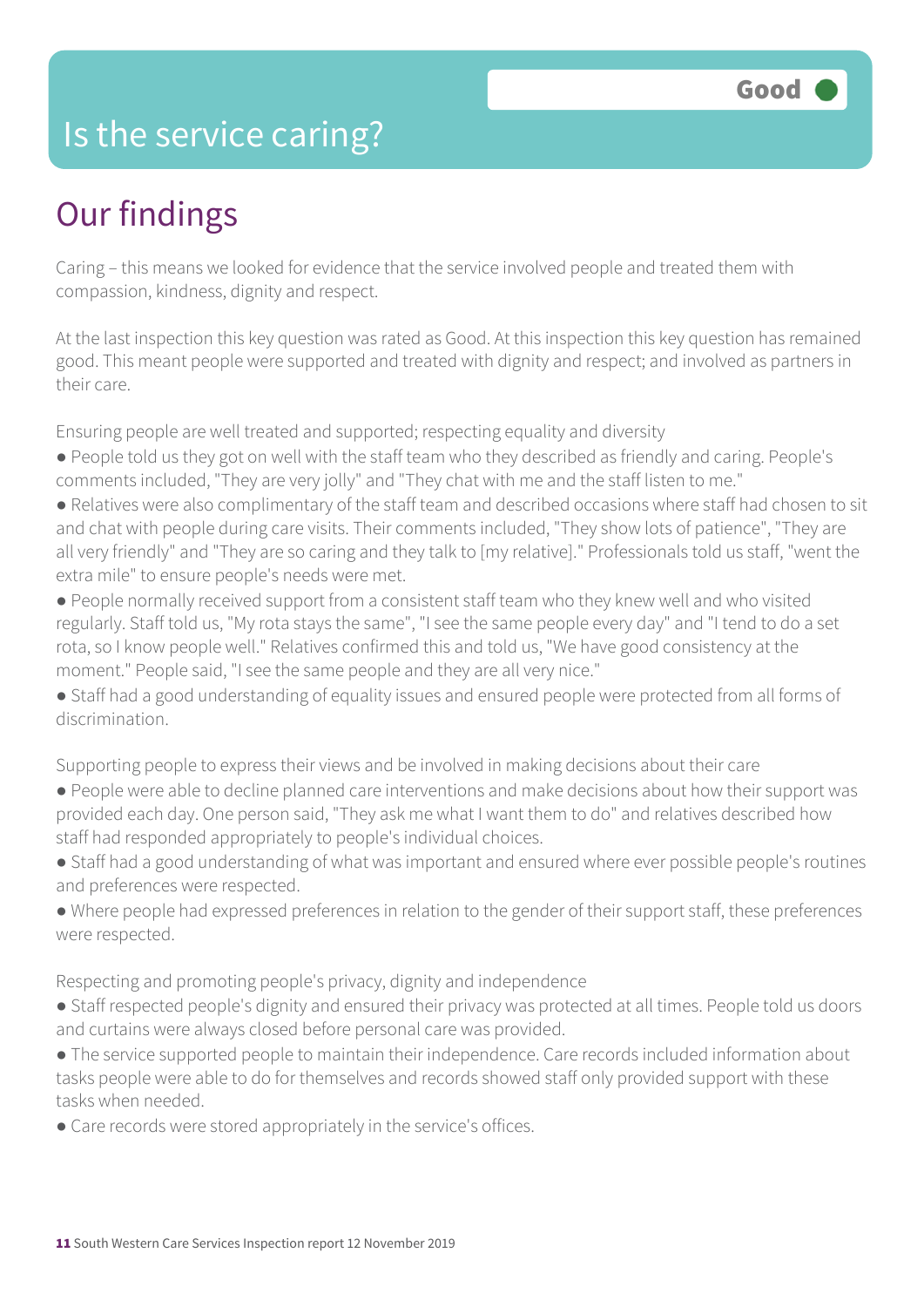### Is the service responsive?

# Our findings

Responsive – this means we looked for evidence that the service met people's needs.

At the last inspection this key question was rated as requires improvement. The service had failed to appropriately investigate and act on complaints. This was a breach of 16 (Receiving and acting on complaints) of the Health and Social Care Act 2008 (Regulated Activities) Regulations 2014. At this inspection this key question has improved to good. This meant people's needs were met through good organisation and delivery.

Improving care quality in response to complaints or concerns

- There were now appropriate systems and procedures in place to ensure complaints received were investigated and responded to. Records showed action had been taken to address and resolve complaints received.
- Information about how to make a complaint was provided to everyone when they began using the service and was included in the care records in each person's home.
- People and their relatives knew how to raise complaint and those who had reported issues told us their concerns had been addressed and resolved. Comments received included, "I have the telephone number for the office on the front of my care plan" and "I asked the agency for one carer not to come and we don't see this person anymore."

Planning personalised care to meet people's needs, preferences, interests and give them choice and control

- Staff had a good understanding of people's specific needs and provided personalised care and support.
- Care plans were sufficiently detailed and informative. They had been reviewed and updated to ensure they accurately reflected people's current needs. Staff told us, "The care plans are all up to date, there is one in every house" and "The care plans are quite detailed, they are normally spot on. They quite often get updated."
- Each care plan included information about the person's likes, dislikes, life history and current interests. This information was provided to help staff develop a rapport with people during initial care visits and identify topics of conversation the person may enjoy.
- Daily records were maintained detailing staff arrival and departure times and the support provided during each care visits. These recorded were returned to the service's offices each month and audited to ensure their accuracy and that any changes in people's support needs had been reported to managers.
- The service's digital call monitoring system enabled staff to immediately report any specific concerns or changes to people's needs to their managers. Records showed this information had been shared appropriately with professionals and that prompt referrals had been made for additional support when necessary.
- Records showed that the service was flexible and had responded positively to people's request for changes in their visit times to enable them to attend appointments and engage with activities they enjoyed. Relatives told us the service had been able to provide additional care visits to ensure people's safety when they were unavailable. Their comments included, "I ask for extra care when we are away on holiday which gives me peace of mind."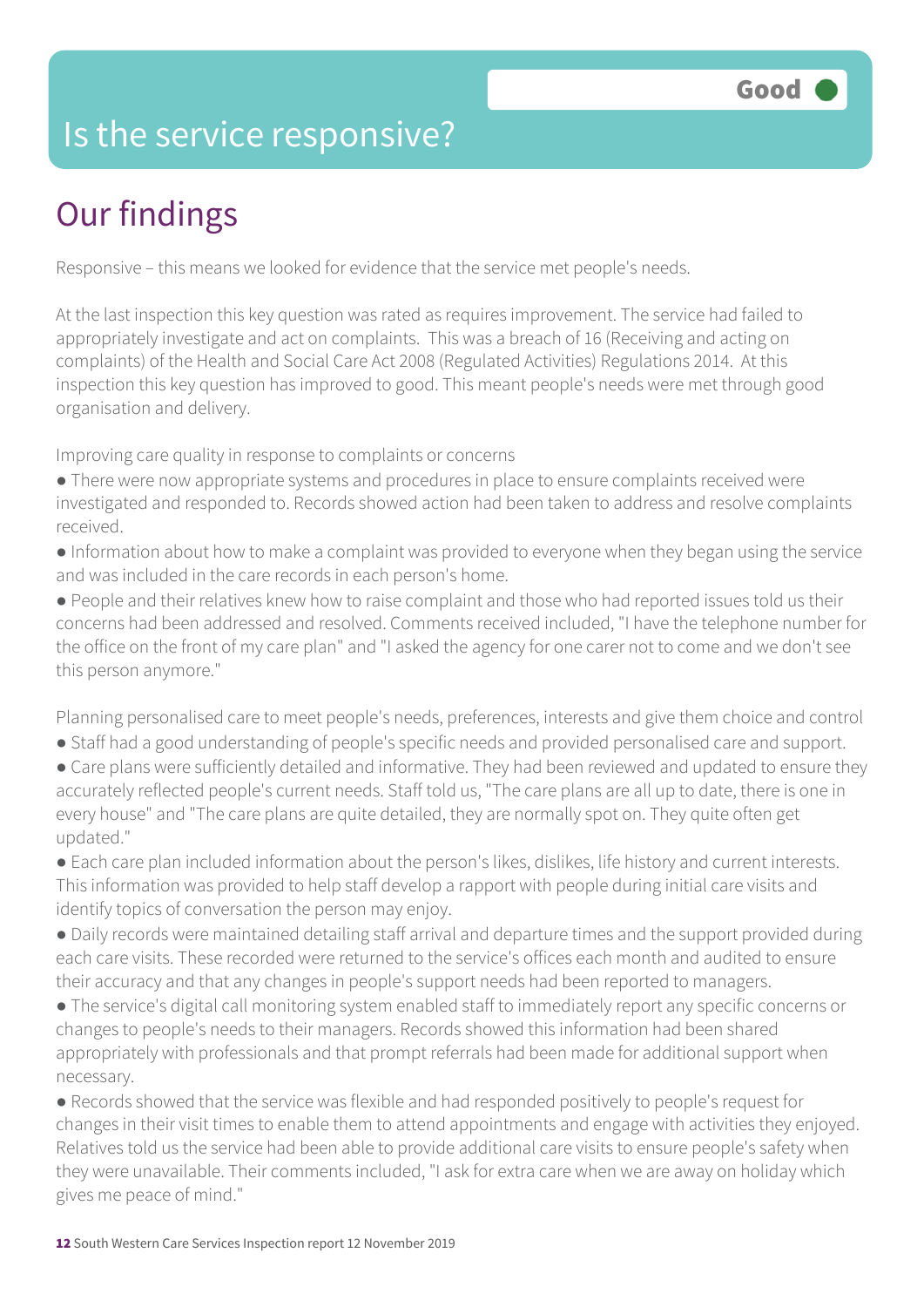Meeting people's communication needs

Since 2016 onwards all organisations that provide publicly funded adult social care are legally required to follow the Accessible Information Standard (AIS). The standard was introduced to make sure people are given information in a way they can understand. The standard applies to all people with a disability, impairment or sensory loss and in some circumstances to their carers.

● Care plans included details of people communication needs and guidance for staff on the operation of any communication aids in place.

● Where people sometimes did not communicate verbally, staff were provided with information to help them interpret specific gestures and other forms of non-verbal communication.

#### End of life care and support

● There were systems and procedures in place to enable people's wishes and preferences in relation to end of life care to be recorded.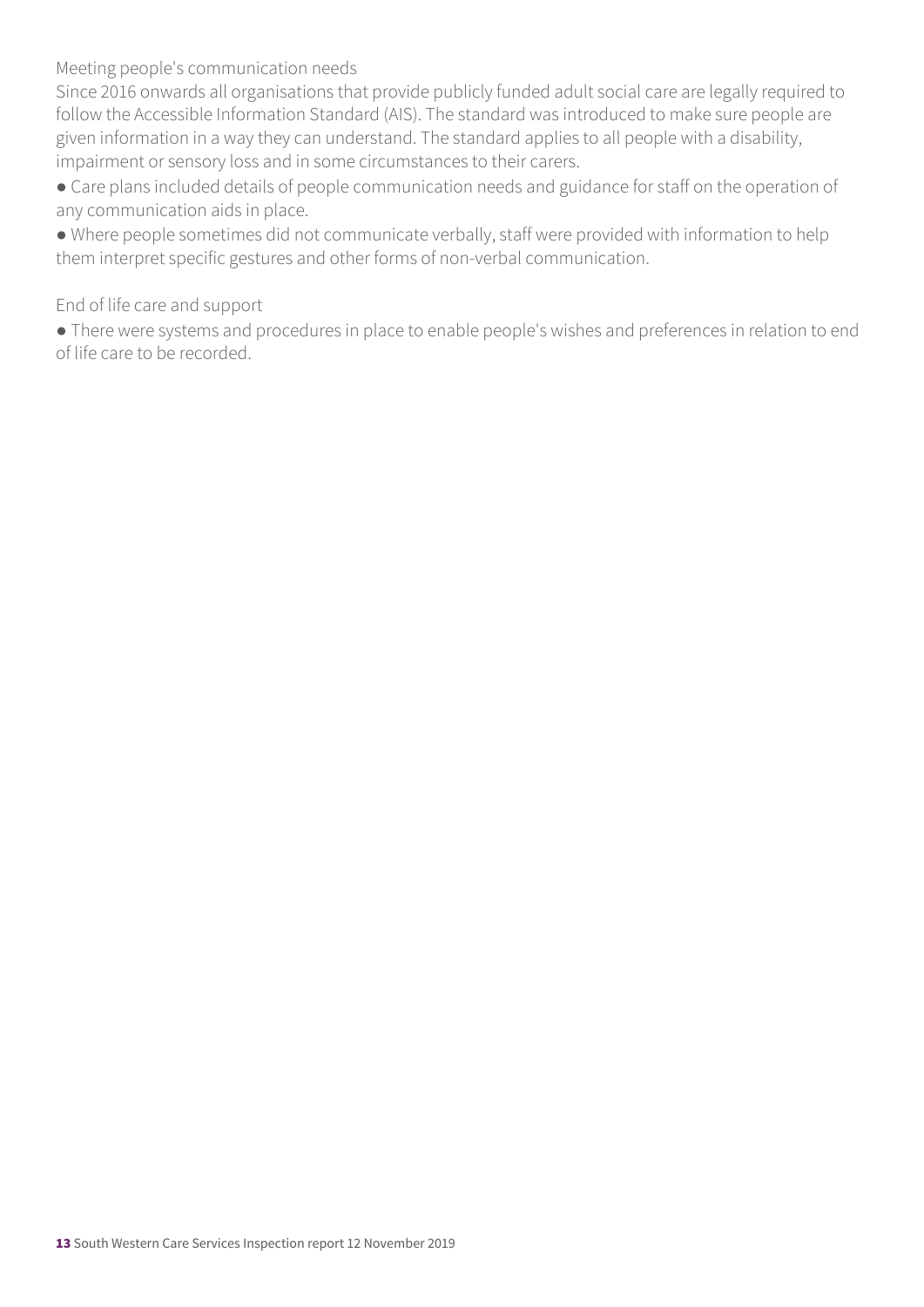### Is the service well-led?

## Our findings

Well-Led – this means we looked for evidence that service leadership, management and governance assured high-quality, person-centred care; supported learning and innovation; and promoted an open, fair culture.

At the last inspection this key question was rated as requires improvement. At this inspection this key question has improved to good. This meant the service was consistently managed and well-led. Leaders and the culture they created promoted high-quality, person-centred care.

Promoting a positive culture that is person-centred, open, inclusive and empowering, which achieves good outcomes for people

● People and their relative's recognised that the service's performance had improved since our 2018 inspection. Their comments included, "I think they have got a little bit better over the last year" and "They were not wonderful in the office, but it's all sorted out now." Professionals were complimentary of the service's leadership and told us they believed the service was well managed.

● Staff recognised the service's performance had significantly improved and felt things were now more organised. Their comments included, "I would say in the last six months it has really improved", "For the clients everything is pretty much spot on", "I like it, I think it has improved" and "I think we are all trying our hardest, I think we are doing pretty well at the moment."

Managers and staff being clear about their roles, and understanding quality performance, risks and regulatory requirements

● There had been significant changes in the services leadership since our last inspection. The provider had stepped back from the day to day leadership of the service and a registered manager had been appointed. The registered manager was based in the service full time and was supported by an assistant manager, a quality assurance office and administrative staff. Office staff roles were well defined and the service's call monitoring records were checked regularly to ensure all planned visits were provided.

• Staff told us they were well supported by their managers who were approachable and took appropriate action in response to any issues reported. Their comments included, "The managers are quite good and do sort things out" and "[The new registered manager] is doing all right." People told us, "When you ring the office nothing is too much trouble."

●The service's rotas were now well organised and included appropriate amounts of travel time between consecutive care visits. A mobile phone application ensured staff knew which visit they were due to provide and enabled any concerns to be immediately reported to management. Staff told us, "They do try to make it as easy and straight forward as possible for us" and "[The rota] is much better than it used to be."

● There were appropriate quality assurance and auditing systems in place which were designed to drive improvements in performance and ensure compliance with regulatory requirements. All daily records had been audited and digital communication records showed appropriate and timely action had been taken in response to any concerns reported by care staff. Professionals told us, "The managers know the service users well and always liaise when required. Any concerns are addressed in a very timely manner. They are always open and transparent and have the service user's best interest at the heart of their practice."